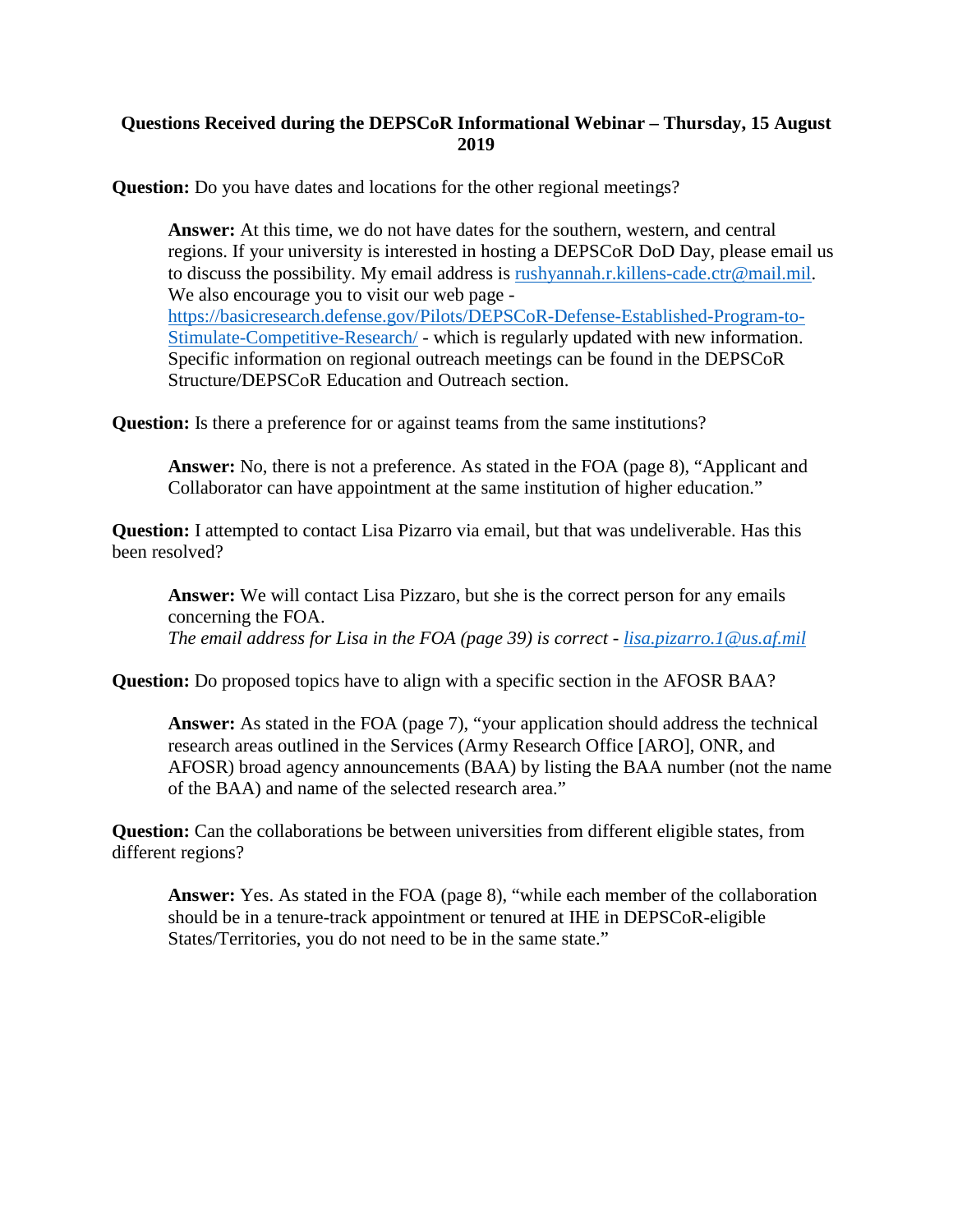**Question:** In the funding announcement, page 9, it mentions there will be three (3) YIP awards per service (ARO, ONR, AFOSR). Can you elaborate? Are the due dates for the YIPs same as the traditional DEPSCoR?

**Answer:** One component of DEPSCoR involved the augmentation of funds to the Services' Young Investigators Program (YIP). Each Service has autonomy over their YIP process, including the closing date for applications.

**Question:** Are the CVs for white paper submission limited to two pages total or two pages per person?

**Answer:** For the white paper submission process (see page 16), the Applicant and Collaborator must submit a CV. Both team members should submit a two (2) page limit, single-sided curriculum vitae (two pages/person).

**Question:** Can proposal topics align with the other DoD basic research agencies (ARO, ONR, etc.)?

**Answer:** As stated in the FOA (page 7), "your application should address the technical research areas outlined in the Services (Army Research Office [ARO], ONR, and AFOSR) broad agency announcements (BAA) by listing the BAA number (not the name of the BAA) and name of the selected research area."

**Question:** Does the Collaborator serve solely as a mentor or need to be assigned tasks?

**Answer:** Page 8 of the FOA notes, "in addition to providing technical expertise to the project, the Collaborator is strongly encouraged to provide guidance and mentorship to the Applicant and the DOD application process." Also, in the evaluation criteria section of the FOA (page33), it states "Applicant and Collaborator qualifications and ability to perform the proposed research and the overall management approach will be considered when we evaluate the proposal."

**Question:** For DEPSCoR proposals, does the PI need to find some collaborators. Is single PI allowed?

**Answer:** As stated in the FOA (page 2), "this funding opportunity aims to create basic research collaborations between a pair of researcher."

Question: How do you define the 7-year period? Start or end date of previous grant?

Answer: The timeframe for the 7-year period is  $FY12 - FY19$ .</u>

**Question:** Is a NASA-funded PI considered a DoD-funded PI?

**Answer:** No